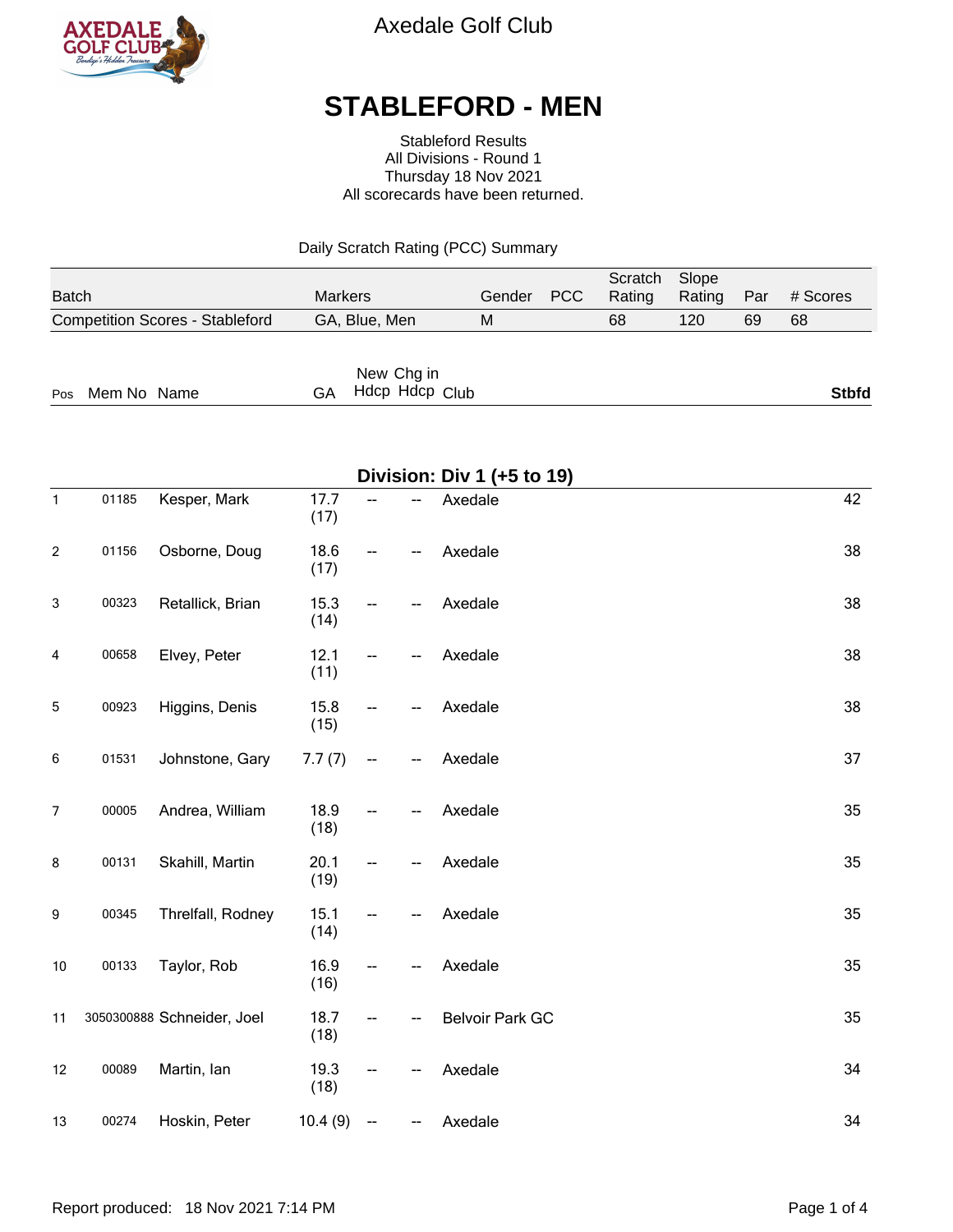|     |             |                            |              |    | New Chg in     |                    |              |
|-----|-------------|----------------------------|--------------|----|----------------|--------------------|--------------|
| Pos | Mem No Name |                            | GA           |    | Hdcp Hdcp Club |                    | <b>Stbfd</b> |
| 14  | 00006       | Beames, Gary               | 13.5<br>(12) |    |                | Axedale            | 34           |
| 15  | 00770       | Kath, Fred                 | 8.4(7)       | -- |                | Axedale            | 33           |
| 16  | 00638       | White, John                | 10.4(9)      | -- |                | Axedale            | 32           |
| 17  | 00576       | Edwards, Brian             | 17.2<br>(16) |    |                | Axedale            | 32           |
| 18  | 00096       | Minne, Robin               | 12.0<br>(11) | -- |                | Axedale            | 32           |
| 19  | 00032       | Randles, John              | 20.3<br>(19) |    |                | Axedale            | 32           |
| 20  | 00513       | Watson, Andrew             | 19.0<br>(18) | -- |                | Axedale            | 32           |
| 21  | 00727       | Arundell, Geoff            | 17.7<br>(17) | -- |                | Axedale            | 32           |
| 22  | 01152       | Hamilton, Greg             | 19.1<br>(18) | -- |                | Axedale            | 31           |
| 23  | 00955       | Lee, Craig                 | 15.5<br>(14) | -- |                | Axedale            | 31           |
| 24  |             | 3014300089 Toperoso, Peter | 4.8(4)       |    |                | Sanctuary Lakes GC | 31           |
| 25  | 00111       | Purdon, Mick               | 19.6<br>(18) |    |                | Axedale            | 30           |
| 26  | 01216       | Connelly, Rod              | 12.2<br>(11) |    |                | Axedale            | 28           |
| 27  | 01312       | Day, Gary                  | 15.0<br>(14) | -- |                | Axedale            | 27           |
| 28  | 01112       | McCullagh, John            | 13.6<br>(13) |    |                | Axedale            | 27           |
| 29  | 01252       | Pannell, Peter             | 20.4<br>(19) | -- |                | Axedale            | 27           |
| 30  |             | 3050400322 Laity, Lex      | 13.4<br>(12) | -- |                | Bendigo GC         | 26           |
| 31  | 00024       | Crawford, Kevin            | 19.1<br>(18) |    |                | Axedale            | 25           |
| 32  |             | 3111503437 Viney, lan      | 13.6<br>(13) | -- |                | Shepparton GC      | 24           |
| 33  | 00069       | King, Peter                | 19.1<br>(18) | -- |                | Axedale            | 23           |

**Division: Div 2 (20 to 45)**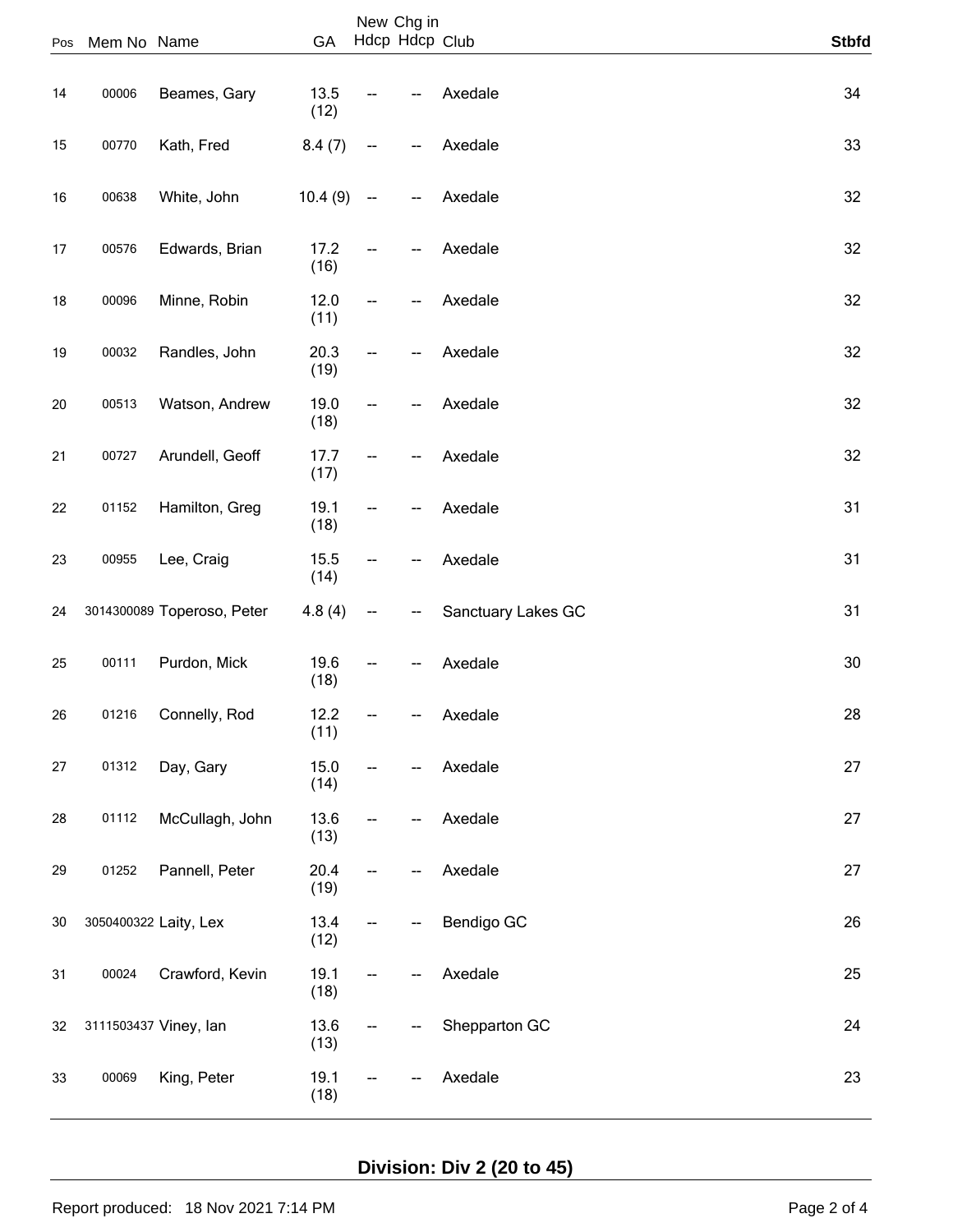| Pos          | Mem No Name |                     | GA           |    | New Chg in<br>Hdcp Hdcp Club |         | <b>Stbfd</b> |
|--------------|-------------|---------------------|--------------|----|------------------------------|---------|--------------|
| 1            | 00043       | Galvin, Ross        | 24.2<br>(23) |    |                              | Axedale | 45           |
| $\mathbf{2}$ | 00068       | Kerr, Geoff         | 23.3<br>(22) | -- |                              | Axedale | 43           |
| 3            | 00135       | Thomas, Peter       | 26.8<br>(26) |    |                              | Axedale | 39           |
| 4            | 01150       | Davies, Owen        | 25.1<br>(24) | -- |                              | Axedale | 38           |
| $\sqrt{5}$   | 00057       | Hill, Keith         | 31.4<br>(30) | -- |                              | Axedale | 37           |
| 6            | 00034       | Edwards, William    | 21.9<br>(21) | -- |                              | Axedale | 37           |
| 7            | 01533       | Curran, Danny       | 37.6<br>(36) |    |                              | Axedale | 36           |
| 8            | 01009       | Moore, Kerry        | 30.4<br>(29) | -- |                              | Axedale | 35           |
| 9            | 00013       | Budds, Lindsay      | 23.8<br>(23) |    |                              | Axedale | 34           |
| 10           | 01479       | Perkins, Robert     | 32.6<br>(31) | -- |                              | Axedale | 34           |
| 11           | 00145       | Yum, David          | 24.9<br>(24) |    |                              | Axedale | 34           |
| 12           | 01257       | Manley, Rick        | 23.3<br>(22) |    |                              | Axedale | 33           |
| 13           | 00080       | Lowndes, Ernie      | 27.1<br>(26) |    |                              | Axedale | 33           |
| 14           | 00670       | Keating, Brian      | 22.6<br>(21) | -- |                              | Axedale | 33           |
| 15           | 00276       | Fitzgerald, Michael | 22.4<br>(21) | -- |                              | Axedale | 33           |
| 16           | 00716       | Cowled, Cam         | 26.7<br>(25) | -- |                              | Axedale | 31           |
| 17           | 01378       | Stanley, Joseph     | 30.6<br>(29) | -- |                              | Axedale | 31           |
| 18           | 00019       | Clements, Alan      | 24.9<br>(24) |    |                              | Axedale | 31           |
| 19           | 00042       | Fry, Brian          | 32.0<br>(31) | -- |                              | Axedale | 31           |
| $20\,$       | 00082       | Lubke, David        | 28.2<br>(27) | -- |                              | Axedale | 31           |
| 21           | 00264       | Rodda, Len          | 21.5<br>(20) | -- |                              | Axedale | 31           |